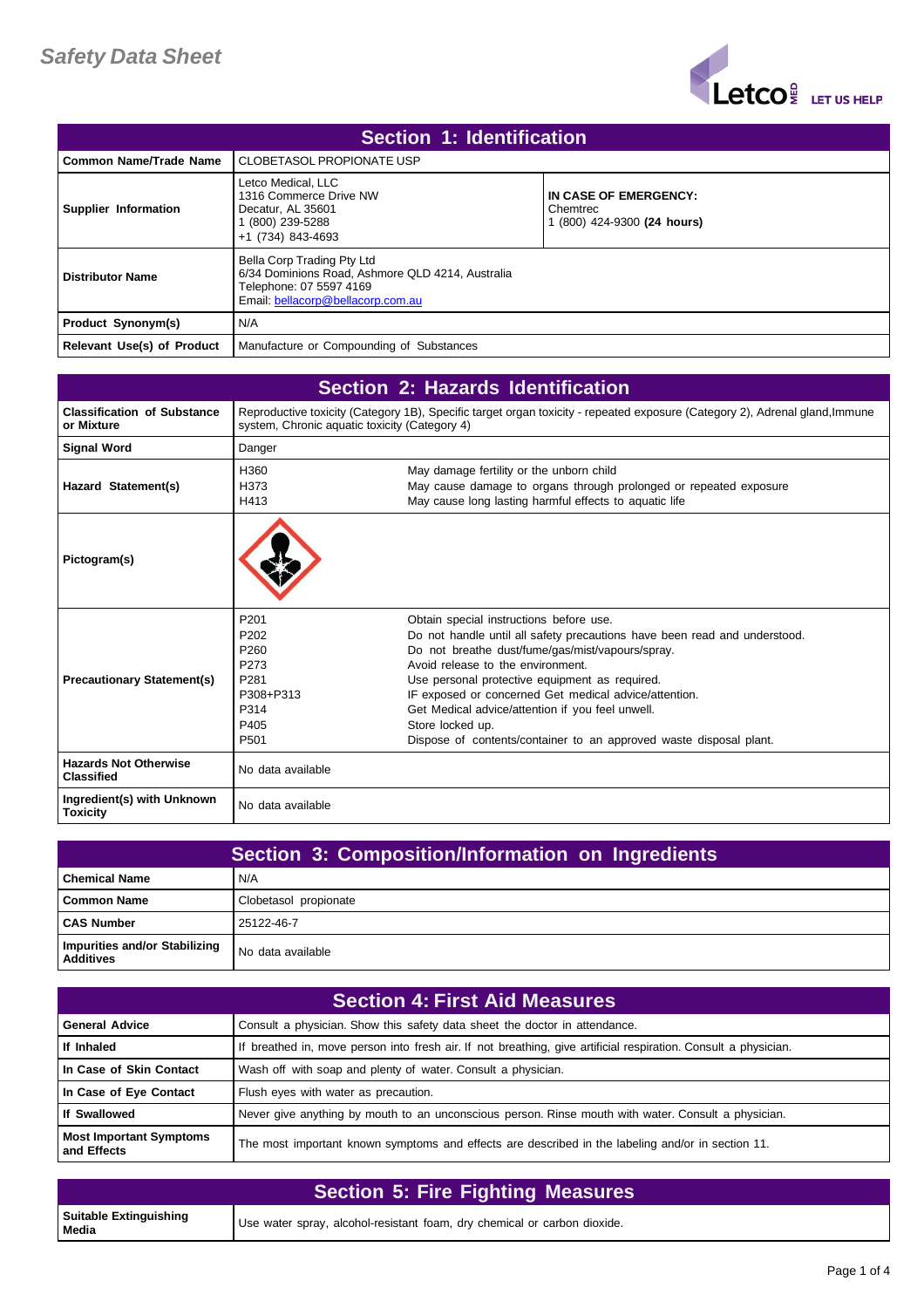| <b>Special Hazards Arising</b><br>From the<br><b>Substance/Mixture</b>                         | Carbon oxides, Hydrogen chloride gas, Hydrogen fluoride.                                                                                                                               |  |
|------------------------------------------------------------------------------------------------|----------------------------------------------------------------------------------------------------------------------------------------------------------------------------------------|--|
| Special PPE and/or<br><b>Precautions for Firefighters</b>                                      | Wear self-contained breathing apparatus for firefighting if necessary.                                                                                                                 |  |
| <b>Section 6: Accidental Release Measures</b>                                                  |                                                                                                                                                                                        |  |
| <b>Personal Precautions,</b><br><b>Protective Equipment and</b><br><b>Emergency Procedures</b> | Use personal protective equipment. Avoid dust formation. Avoid breathing vapours, mist or gas. Ensure adequate<br>ventilation. Evacuate personnel to safe areas. Avoid breathing dust. |  |
| <b>Methods and Materials</b><br><b>Used for Containment</b>                                    | Prevent further leakage or spillage if safe to do so. Do not let product enter drains. Discharge into the environment<br>must be avoided.                                              |  |
| <b>Cleanup Procedures</b>                                                                      | Pick up and arrange disposal without creating dust. Sweep up and shovel. Keep in suitable, closed containers for<br>disposal.                                                          |  |

| <b>Section 7: Handling and Storage</b>  |                                                                                                                                                                                                             |
|-----------------------------------------|-------------------------------------------------------------------------------------------------------------------------------------------------------------------------------------------------------------|
| <b>Precautions for Safe</b><br>Handling | Avoid contact with skin and eyes. Avoid formation of dust and aerosols. Avoid exposure - obtain special instructions<br>before use. Provide appropriate exhaust ventilation at places where dust is formed. |
|                                         | <b>Conditions for Safe Storage</b> Store at ambient temperature. Storage class (TRGS 510) Combustible solids, toxic.                                                                                        |

|                                                                         | <b>Section 8: Exposure Controls/Personal Protection</b>                                                                                                                                                                                                                                                                                                                                                                                                                                                                 |
|-------------------------------------------------------------------------|-------------------------------------------------------------------------------------------------------------------------------------------------------------------------------------------------------------------------------------------------------------------------------------------------------------------------------------------------------------------------------------------------------------------------------------------------------------------------------------------------------------------------|
| <b>Components with</b><br><b>Workplace Control</b><br><b>Parameters</b> | Contains no substances with occupational exposure limit values.                                                                                                                                                                                                                                                                                                                                                                                                                                                         |
| <b>Appropriate Engineering</b><br><b>Controls</b>                       | Handle in accordance with good industrial hygiene and safety practice. Wash hands before breaks and at the end of<br>workday.                                                                                                                                                                                                                                                                                                                                                                                           |
| <b>PPE - Eye/Face Protection</b>                                        | Safety glasses with side shields conforming to EN 166 or equivalent. Use equipment for eye protection tested and<br>approved under government standards such as NIOSH (US) or EN 166 (EU) or equivalent.                                                                                                                                                                                                                                                                                                                |
| <b>PPE - Skin Protection</b>                                            | Handle with gloves. Gloves must be inspected prior to use. Use proper glove removal technique (without touching<br>gloves outer surface) to avoid skin contact with this product. Dispose of contaminated gloves after use in accordance<br>with applicable laws and good laboratory practices. Wash and dry hands.                                                                                                                                                                                                     |
| <b>PPE - Body Protection</b>                                            | Complete suit protecting against chemicals. The type of protective equipment must be selected according to the<br>concentration and amount of the dangerous substance at the specific workplace. Handle with gloves. Gloves must be<br>inspected prior to use. Use proper glove removal technique (without touching gloves outer surface) to avoid skin<br>contact with this product. Dispose of contaminated gloves after use in accordance with applicable laws and good<br>laboratory practices. Wash and dry hands. |
| <b>PPE - Respiratory</b><br>Protection                                  | Where risk assessment shows air-purifying respirators are appropriate use (EN 143) respirator cartridges as a backup<br>to engineering controls. If the full-face supplied air respirator is used then use respirators and components tested and<br>approved under appropriate government standards such as NIOSH (US) or CEN (EU) or equivalent.                                                                                                                                                                       |

| <b>Section 9: Physical and Chemical Properties</b>       |                                               |
|----------------------------------------------------------|-----------------------------------------------|
| Appearance                                               | Form: Solid Colour: No data available         |
| <b>Upper/Lower Flammability</b><br>or Explosive Limits   | No data available                             |
| Odor                                                     | No data available                             |
| Vapor Pressure                                           | No data available                             |
| <b>Odor Threshold</b>                                    | No data available                             |
| <b>Vapor Density</b>                                     | No data available                             |
| pH                                                       | No data available                             |
| <b>Relative Density</b>                                  | No data available                             |
| <b>Melting Point/Freezing</b><br>Point                   | Melting point/freezing point: 195°C           |
| <b>Solubility</b>                                        | Water solubility 0.002 g/l - slightly soluble |
| <b>Initial Boiling Point and</b><br><b>Boiling Range</b> | No data available                             |
| <b>Flash Point</b>                                       | No data available                             |
| <b>Evaporation Rate</b>                                  | No data available                             |
| <b>Flammability (Solid, Gas)</b>                         | No data available                             |
| <b>Partition Coefficient</b>                             | log Pow: 3.49                                 |
| <b>Auto-Ignition Temperature</b>                         | No data available                             |
| <b>Decomposition</b><br><b>Temperature</b>               | No data available                             |
| <b>Viscosity</b>                                         | No data available                             |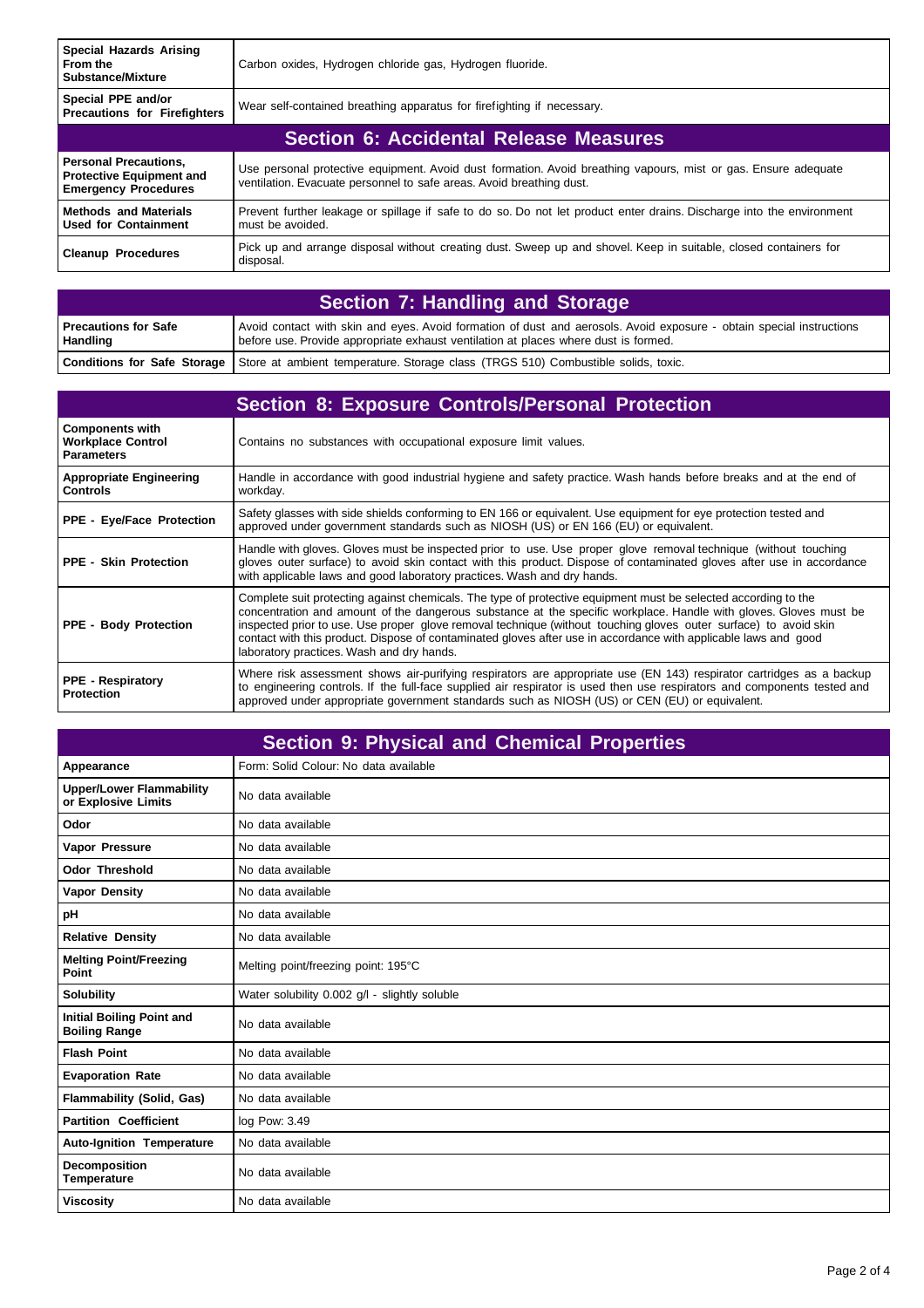| Section 10: Stability and Reactivity                |                                                                                                                             |
|-----------------------------------------------------|-----------------------------------------------------------------------------------------------------------------------------|
| <b>Reactivity</b>                                   | No data available                                                                                                           |
| <b>Chemical Stability</b>                           | No data available                                                                                                           |
| <b>Possibility of Hazardous</b><br><b>Reactions</b> | No data available                                                                                                           |
| <b>Conditions to Avoid</b>                          | Light                                                                                                                       |
| Incompatible Materials                              | Bases, Strong oxidizing agents.                                                                                             |
| <b>Hazardous Decomposition</b><br><b>Products</b>   | Hazardous decomposition products formed under fire conditions. -Carbon oxides, Hydrogen chloride gas, Hydrogen<br>fluoride. |

|                                                                               | <b>Section 11: Toxicological Information</b>                                                                                                                                                                                                                                                                                                                                                                                  |
|-------------------------------------------------------------------------------|-------------------------------------------------------------------------------------------------------------------------------------------------------------------------------------------------------------------------------------------------------------------------------------------------------------------------------------------------------------------------------------------------------------------------------|
| Acute Toxicity - LD50 Oral                                                    | LD50 Oral - rat - > 2,000 mg/kg (21-Chloro-9-fluoro-11B,17-dihydroxy-16B-methylpregna-1,4-diene-3,20-dione 17<br>propionate)                                                                                                                                                                                                                                                                                                  |
| <b>Acute Toxicity - Inhalation</b>                                            | No data available                                                                                                                                                                                                                                                                                                                                                                                                             |
| <b>Acute Toxicity - Dermal</b>                                                | No data available                                                                                                                                                                                                                                                                                                                                                                                                             |
| <b>Acute Toxicity - Eye</b>                                                   | No data available                                                                                                                                                                                                                                                                                                                                                                                                             |
| <b>Skin Corrosion/Irritation</b>                                              | No data available                                                                                                                                                                                                                                                                                                                                                                                                             |
| <b>Serious Eye</b><br>Damage/Irritation                                       | No data available                                                                                                                                                                                                                                                                                                                                                                                                             |
| <b>Respiratory or Skin</b><br><b>Sensitization</b>                            | No data available                                                                                                                                                                                                                                                                                                                                                                                                             |
| <b>Germ Cell Mutagenicity</b>                                                 | No data available                                                                                                                                                                                                                                                                                                                                                                                                             |
| <b>Carcinogenicity IARC</b>                                                   | No component of this product present at levels greater than or equal to 0.1% is identified as probable, possible or<br>confirmed human carcinogen by IARC.                                                                                                                                                                                                                                                                    |
| <b>Carcinogenicity ACGIH</b>                                                  | No data available                                                                                                                                                                                                                                                                                                                                                                                                             |
| <b>Carcinogenicity NTP</b>                                                    | No data available                                                                                                                                                                                                                                                                                                                                                                                                             |
| <b>Carcinogenicity OSHA</b>                                                   | No data available.                                                                                                                                                                                                                                                                                                                                                                                                            |
| <b>Reproductive Toxicity</b>                                                  | Laboratory experiment have shown teratogenic effects. Presumed human reproductive toxicant May damage the unborn<br>child. Suspected of damaging fertility. Reproductive toxicity - rat - Subcutaneous Maternal Effects: Parturition. Effects on<br>Newborn: Live birth index (# fetuses per litter; measured after birth). Effects on Newborn: Other neonatal measures or<br>effects. Suspected human reproductive toxicant. |
| Specific Target Organ<br><b>Toxicity - Single Exposure</b>                    | No data available                                                                                                                                                                                                                                                                                                                                                                                                             |
| <b>Specific Target Organ</b><br><b>Toxicity - Repeated</b><br><b>Exposure</b> | May cause damage to organs through prolonged or repeated exposure.- Adrenal gland, Immune system.                                                                                                                                                                                                                                                                                                                             |
| <b>Aspiration Hazard</b>                                                      | No data available                                                                                                                                                                                                                                                                                                                                                                                                             |

| Section 12: Ecological Information      |                                                                                                                                                                                                                                                                                                                                                                                                                                              |  |
|-----------------------------------------|----------------------------------------------------------------------------------------------------------------------------------------------------------------------------------------------------------------------------------------------------------------------------------------------------------------------------------------------------------------------------------------------------------------------------------------------|--|
| <b>Toxicity</b>                         | Toxicity to fish EC50 - Oncorhynchus mykiss (rainbow trout) -> 0.75 mg/l - 96 h Toxicity to daphnia and other aquatic<br>invertebrates EC50 - Daphnia magna (Water flea) -> 1.4 mg/l - 48 h NOEC - Daphnia magna (Water flea) - 1.4 mg/l - 48 h<br>Toxicity to algae IC50 - SELENASTRUM -> 4.2 mg/l - 72 h NOEC - SELENASTRUM - 1.3 mg/l - 72 h Toxicity to bacteria<br>Respiration inhibition IC50 - other microorganisms -> 100 mg/l - 3 h |  |
| <b>Persistence and</b><br>Degradability | Biodegradability Zahn-Wellens Test - Exposure time 14 d Result: < 5 % - According to the results of tests ofbiodegradability<br>this product is not readily biodegradable.                                                                                                                                                                                                                                                                   |  |
| <b>Bio-accumulative Potential</b>       | No data available                                                                                                                                                                                                                                                                                                                                                                                                                            |  |
| <b>Mobility in Soil</b>                 | No data available                                                                                                                                                                                                                                                                                                                                                                                                                            |  |
| <b>Other Adverse Effects</b>            | An environmental hazard cannot be excluded in the event of unprofessional handling or disposal.                                                                                                                                                                                                                                                                                                                                              |  |

| <b>Section 13: Disposal Considerations</b>              |                                                                                                                                                                                                                                                                                                            |  |
|---------------------------------------------------------|------------------------------------------------------------------------------------------------------------------------------------------------------------------------------------------------------------------------------------------------------------------------------------------------------------|--|
| <b>Waste Treatment Methods</b><br><b>Product</b>        | Offer surplus and non-recyclable solutions to a licensed disposal company. Contact a licensed professional waste<br>disposal service to dispose of this material. Dissolve or mix the material with a combustible solvent and burn in a<br>chemical incinerator equipped with an afterburner and scrubber. |  |
| <b>Waste Treatment Methods</b><br>Packaging             | Dispose of as unused product.                                                                                                                                                                                                                                                                              |  |
| <b>Special Precautions Landfill</b><br>or Incinerations | No data available                                                                                                                                                                                                                                                                                          |  |
| Other Information                                       | No data available                                                                                                                                                                                                                                                                                          |  |